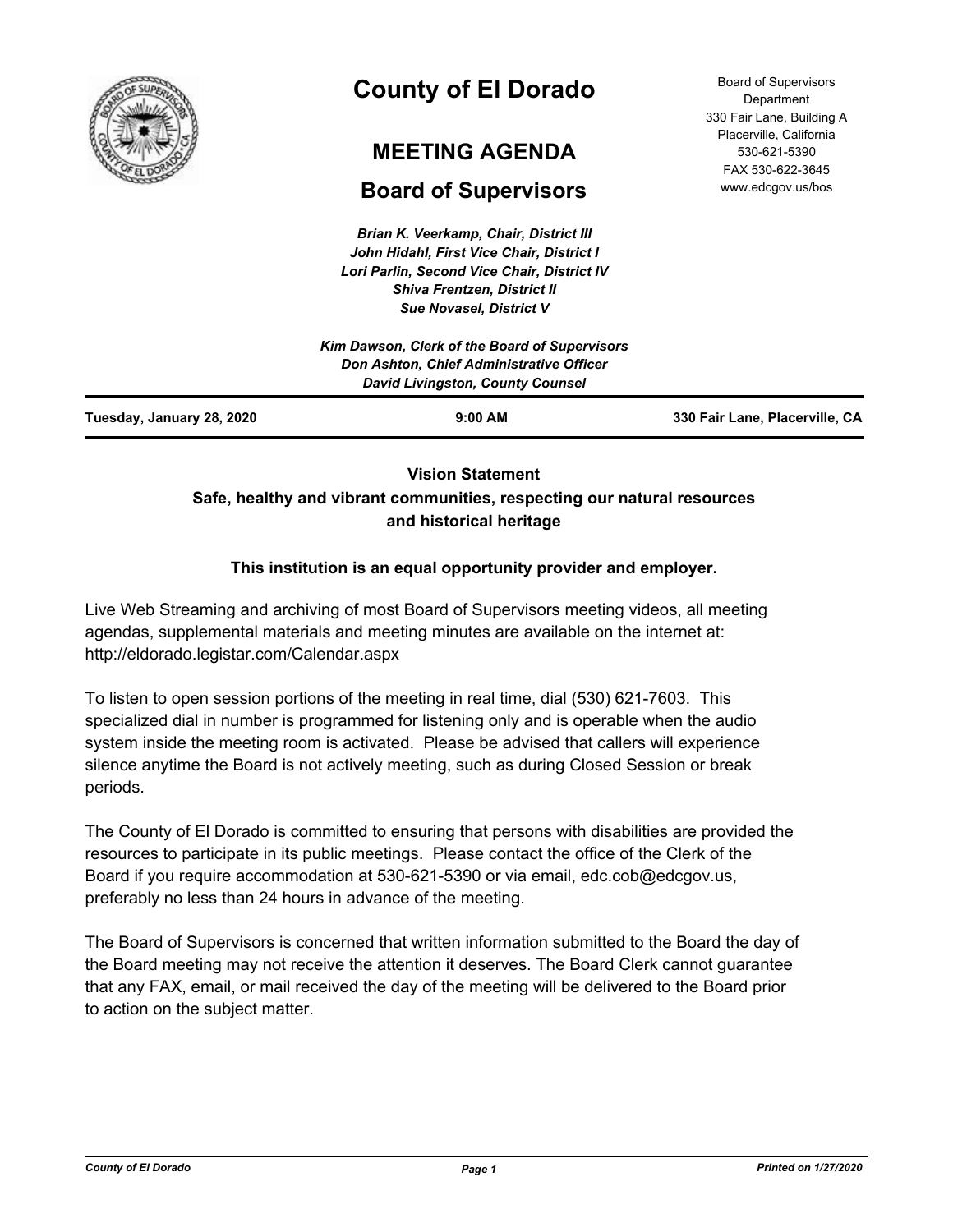The Board meets simultaneously as the Board of Supervisors and the Board of Directors of the Air Quality Management District, In-Home Supportive Services, Public Housing Authority, Redevelopment Agency and other Special Districts.

For Purposes of the Brown Act § 54954.2 (a), the numbered items on this Agenda give a brief description of each item of business to be transacted or discussed. Recommendations of the staff, as shown, do not prevent the Board from taking other action.

Materials related to an item on this Agenda submitted to the Board of Supervisors after distribution of the agenda packet are available for inspection during normal business hours in the public viewing packet located in Building A, 330 Fair Lane, Placerville or in the Board Clerk's Office located at the same address. Such documents are also available on the Board of Supervisors' Meeting Agenda webpage subject to staff's ability to post the documents before the meeting.

### **PROTOCOLS FOR PUBLIC COMMENT**

Public comment will be received at designated periods as called by the Board Chair.

Public comment on items scheduled for Closed Session will be received before the Board recesses to Closed Session.

Except with the consent of the Board, individuals shall be allowed to speak to an item only once.

On December 5, 2017, the Board adopted the following protocol relative to public comment periods. The Board adopted minor revisions to the protocol on February 26, 2019, incorporated herein:

Time for public input will be provided at every Board of Supervisors meeting. Individuals will have three minutes to address the Board. Individuals authorized by organizations will have three minutes to present organizational positions and perspectives and may request additional time, up to five minutes. At the discretion of the Board, time to speak by any individual may be extended.

Public comment on certain agenda items designated and approved by the Board may be treated differently with specific time limits per speaker or a limit on the total amount of time designated for public comment. It is the intent of the Board that quasi-judicial matters have additional flexibility depending upon the nature of the issue. It is the practice of the Board to allocate 20 minutes for public comment during Open Forum and for each agenda item to be discussed. (Note: Unless designated on the agenda, there is no Open Forum period during Special Meetings.)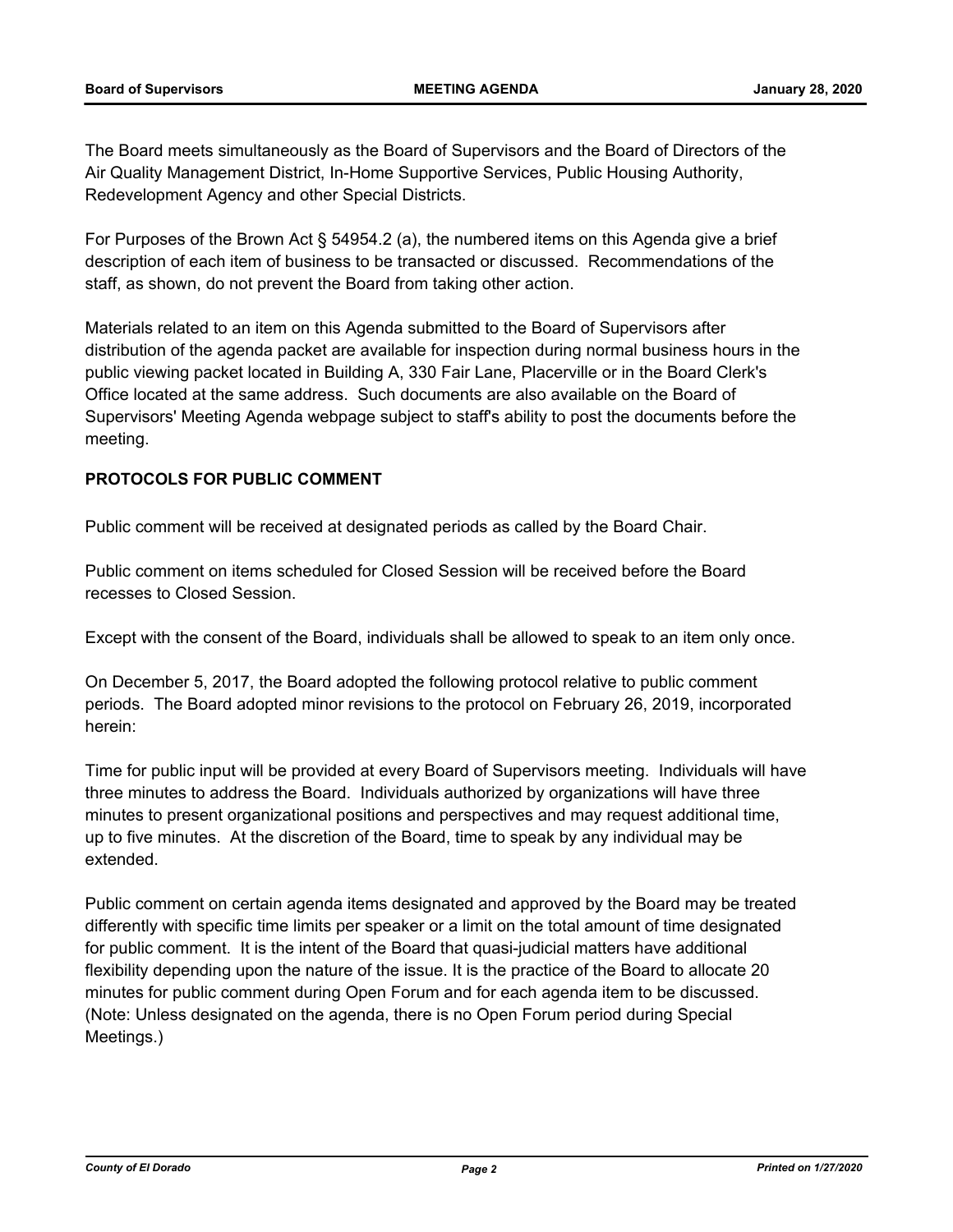Individual Board members may ask clarifying questions but will not engage in substantive dialogue with persons providing input to the Board.

If a person providing input to the Board creates a disruption by refusing to follow Board guidelines, the Chair of the Board may take the following actions:

Step 1. Request the person adhere to Board guidelines. If the person refuses, the Chair may turn off the speaker's microphone.

Step 2. If the disruption continues, the Chair may order a recess of the Board meeting.

Step 3. If the disruption continues, the Chair may order the removal of the person from the Board meeting.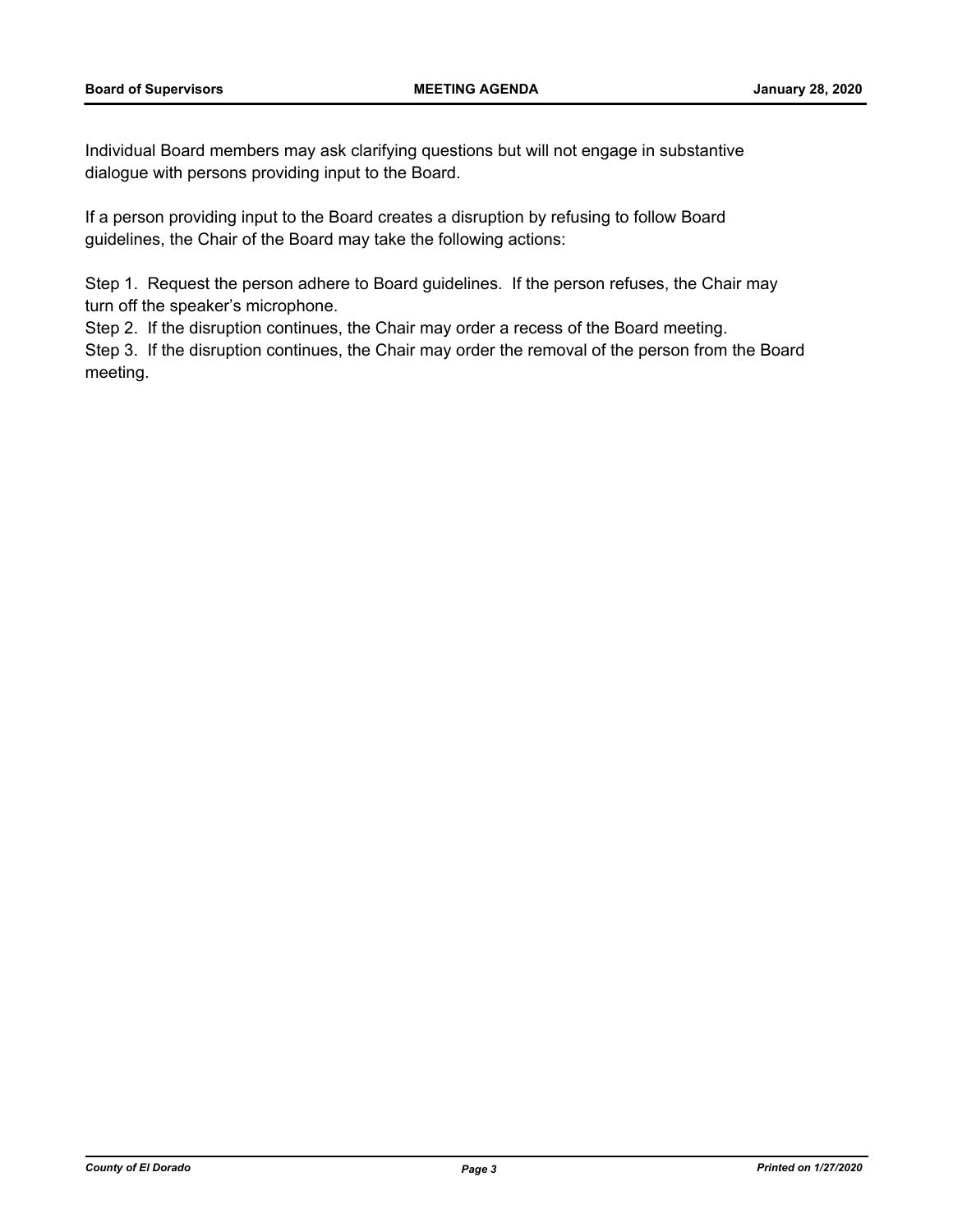### **9:00 A.M. - CALL TO ORDER**

#### **INVOCATION AND PLEDGE OF ALLEGIANCE TO THE FLAG**

#### **ADOPTION OF THE AGENDA AND APPROVAL OF CONSENT CALENDAR**

The Board may make any necessary additions, deletions or corrections to the agenda including moving items to or from the Consent Calendar and adopt the agenda and the Consent Calendar with one single vote. A Board member may request an item be removed from the Consent Calendar for discussion and separate Board action. At the appropriate time as called by the Board Chair, members of the public may make a comment on matters on the Consent Calendar prior to Board action.

#### **OPEN FORUM**

Open Forum is an opportunity for members of the public to address the Board of Supervisors on subject matter that is not on their meeting agenda and within their jurisdiction. Public comments during Open Forum are limited to three minutes per person. Individuals authorized by organizations will have three minutes to present organizational positions and perspectives and may request additional time, up to five minutes. The total amount of time reserved for Open Forum is 20 Minutes.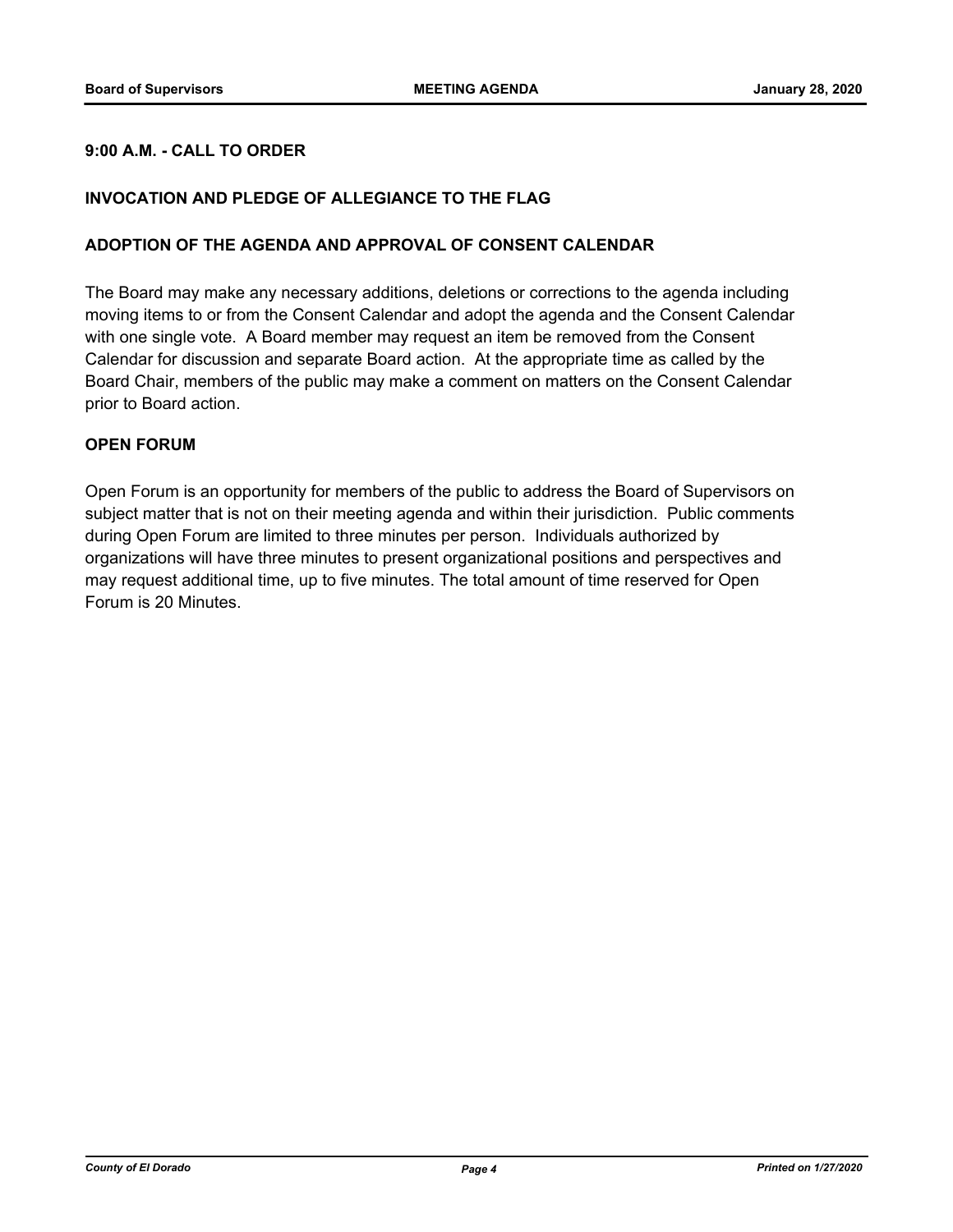#### **CONSENT CALENDAR**

**1.** [20-0104](http://eldorado.legistar.com/gateway.aspx?m=l&id=/matter.aspx?key=27309) Clerk of the Board recommending the Board approve the minutes from the Good Governance Workshop on January 13, 2020 and the regular meeting of January 14, 2020.

#### **GENERAL GOVERNMENT - CONSENT ITEMS**

**2.** [19-1877](http://eldorado.legistar.com/gateway.aspx?m=l&id=/matter.aspx?key=27201) Chief Administrative Office, Parks Division, recommending the Board approve and authorize the Chair to sign Amendment II to Agreement for Services 2072 (Number 3947 in FENIX) with Helix Environmental Planning, Inc. to extend the term of the agreement to December 31, 2021 for continued regulatory consulting services for the permitting of the Sacramento Placerville Transportation Corridor and El Dorado Natural Trail with no change to the scope or total amount.

**FUNDING:** Accumulative Capital Outlay Fund.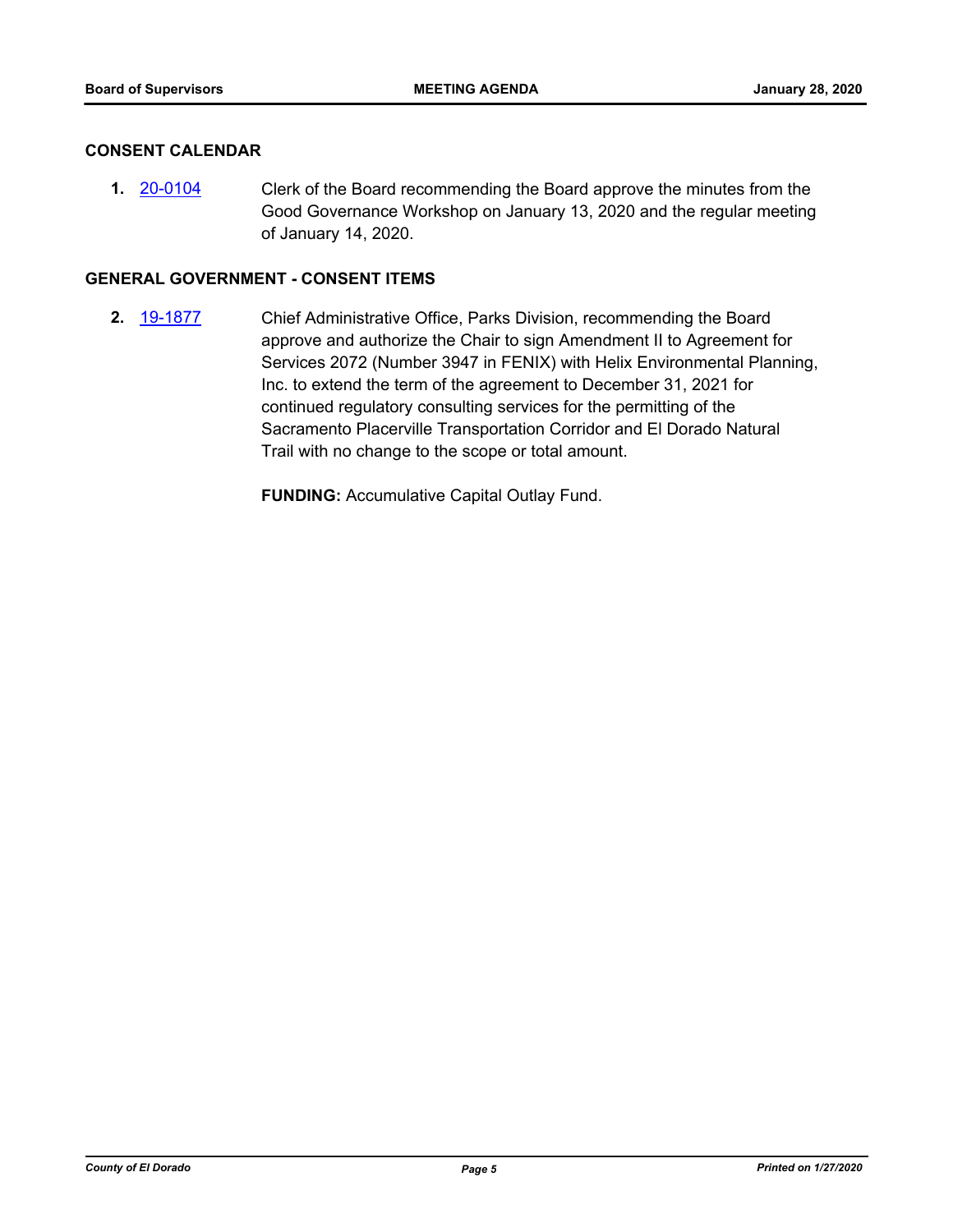**3.** [20-0019](http://eldorado.legistar.com/gateway.aspx?m=l&id=/matter.aspx?key=27223) Chief Administrative Office, Parks Division, recommending the Board: 1) Approve and accept funding for the following California Department of Parks and Recreation, Off-Highway Motor Vehicle Recreation Project Agreements for the Rubicon Trail projects for a total of \$336,729 and authorize the Deputy Chief Administrative Officer to execute Agreements and any amendments that do not change the dollar amount of said Agreements:

> a) G18-03-06-G01 for Grounds Operations-Annual Operations and Maintenance in the amount of \$564,972 plus County match requirement of \$188,324 (\$26,500 will be volunteer/in-kind) for a total of \$753,296, for a one year period;

> b) G18-03-06-S01 for Education and Safety in the amount of \$67,189 plus County match requirement of \$34,719 (\$6,250 will be volunteer) for a total of \$101,908, for a one year period;

c) G18-03-06-P01 for Planning in the amount of \$102,925 plus match requirement of \$38,040 (match will come from outside funding, Forest Service or Rubicon Trail Foundation) for a total of \$140,965, for a three year period;

d) G08-03-06-R02 for Rubicon Restoration in the amount of \$41,395 plus match requirement of \$9,525 for a total of \$50,920, for a three year period; and

e) G18-03-06-R01 Restoration SPTC in the amount of \$39,032 plus match requirement of \$44,823 for a total of \$83,855, for a three year period; 2) Approve the attached resolution accepting the grants for FY 2017-18 &

FY 2018-19; and

3) Approve the attached budget transfer for FY 2019-20 to revise the Rubicon budget to reflect the grant awards and matching funds. (4/5 vote required for budget transfer)

**FUNDING:** State Parks and Recreation, Off-Highway Motor Vehicle Division Grant Funding, Sacramento Municipal Utility District Funds, Off Highway Vehicle Fees, In-Kind Materials and Staff/Volunteer Time.

**4.** [19-1849](http://eldorado.legistar.com/gateway.aspx?m=l&id=/matter.aspx?key=27173) Chief Administrative Office, Procurement and Contracts Division, recommending the Board declare a service weapon as surplus and approve the sale of the weapon to retiring Sheriff Sgt. Danny Bears.

> **FUNDING:** Funding received from the sale will be deposited into the General Fund.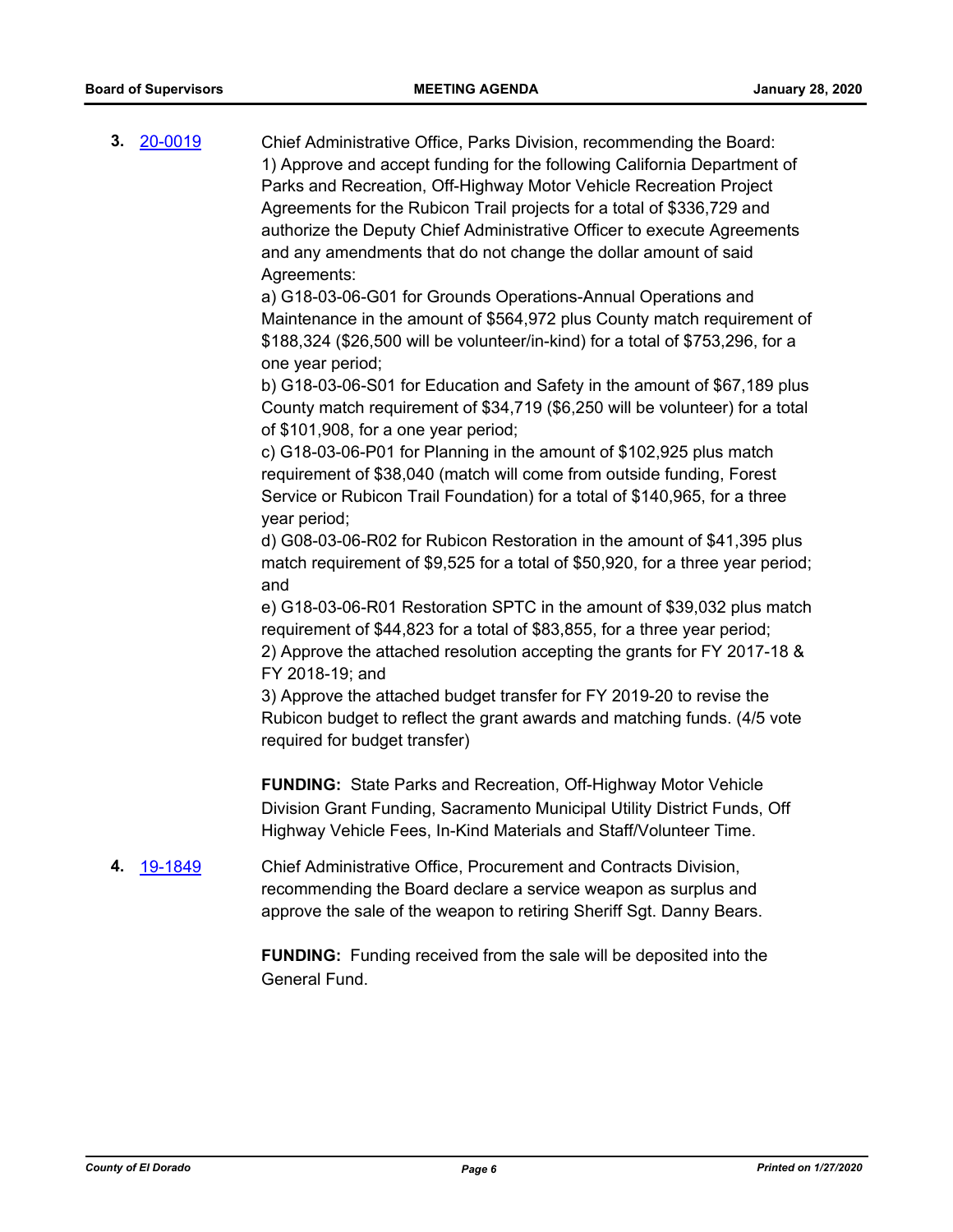- **5.** [19-1198](http://eldorado.legistar.com/gateway.aspx?m=l&id=/matter.aspx?key=26521) Clerk of the Board recommending the Board: 1) Approve the **Final Passage** (Second Reading) of Ordinance **5113** to repeal County Ordinance Code Article VIII. *Veterans Affairs Commission,*  Chapter 2.20.510 et. seq. pursuant to Board direction on June 25, 2019. Including a clerical correction to change the referenced Resolution; and 2) Approve and authorize the Chair to sign Resolution **013-2020** to continue the Veterans Affairs Commission and adopt new bylaws. (Cont. 1/7/20, Item 16)
- **6.** [20-0038](http://eldorado.legistar.com/gateway.aspx?m=l&id=/matter.aspx?key=27243) County Counsel recommending the Board authorize the continuation of the current Perpetual Agreement, Contract 485 (previous Agreement 252-S1611) with WebQA, which provides a central, web-based platform to capture and track responses to Public Records Act requests, for the 2020 calendar year, pursuant to the requirement of El Dorado County Policy C-17, Procurement Policy for an annual amount of \$10,260.

#### **FUNDING:** General Fund.

**7.** [19-1698](http://eldorado.legistar.com/gateway.aspx?m=l&id=/matter.aspx?key=27022) Human Resources Department recommending the Board adopt and authorize the Chair to sign Resolution **008-2020** adopting the abolishment of the unused classifications listed herein.

#### **FUNDING:** N/A

**8.** [20-0053](http://eldorado.legistar.com/gateway.aspx?m=l&id=/matter.aspx?key=27258) Human Resources Department recommending the Board approve and adopt the newly created Board of Supervisors E-7 Policy: Ethics Training.

#### **FUNDING:** N/A

**9.** [20-0057](http://eldorado.legistar.com/gateway.aspx?m=l&id=/matter.aspx?key=27262) Human Resources Department recommending the Board receive and file a report (Attachment A) identifying all advanced step hires that were requested by departments and approved by either the Director of Human Resources or the Chief Administrative Officer during Calendar Year 2019.

#### **FUNDING:** N/A

**10.** [20-0058](http://eldorado.legistar.com/gateway.aspx?m=l&id=/matter.aspx?key=27263) Human Resources Department recommending the Board receive and file this report identifying all actions taken by the Civil Service Commission during Calendar Year 2019.

#### **FUNDING:** N/A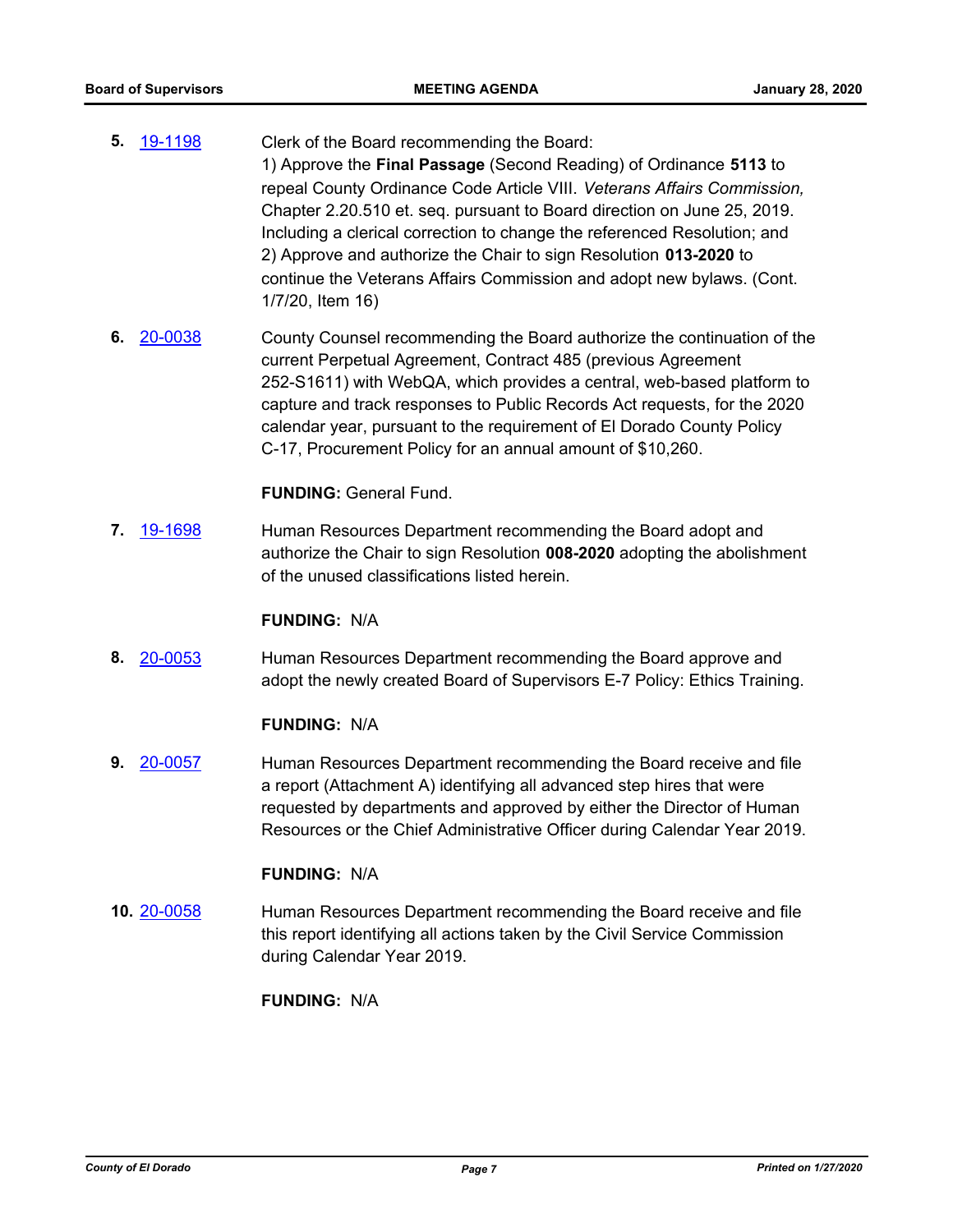| 11. 20-0027        | Human Resources Department recommending the Board approve and<br>authorize the Purchasing Agent to sign amendment I to agreement (4459)<br>with Bickmore Actuarial retroactively adjusting the effective date from<br>December 2, 2019 to October 1, 2019 with no change to compensation or<br>scope. |
|--------------------|-------------------------------------------------------------------------------------------------------------------------------------------------------------------------------------------------------------------------------------------------------------------------------------------------------|
|                    | <b>FUNDING:</b> Workers' Compensation and General Liability Funds.                                                                                                                                                                                                                                    |
| <b>12. 20-0055</b> | Human Resources Department, Risk Management Division,<br>recommending the Board:                                                                                                                                                                                                                      |
|                    | 1) Approve the County's insurance renewal of the County Service Area 2<br>and 9 Special Liability Insurance Program (SLIP) for an amount of<br>\$27,675.28, with payment covering a period retroactive to September 29,<br>2019, through September 29, 2020; and                                      |
|                    | 2) Authorize the Human Resources Department, Risk Management<br>Division, to sign and approve all documents required to secure continued<br>SLIP insurance coverage for Fiscal Year 2019-20.                                                                                                          |
|                    | <b>FUNDING: Internal Service Fund.</b>                                                                                                                                                                                                                                                                |
| 13. 20-0044        | Human Resources Department, Risk Management Division,<br>recommending the Board approve and authorize the Purchasing Agent to<br>sign agreement 4474 with Alliant Insurance Services, Inc. for employee<br>benefit consulting services with a total not-to-exceed amount of \$135,000                 |

**FUNDING:** Risk Management Health Fund.

for the term February 1, 2020 - January 31, 2023.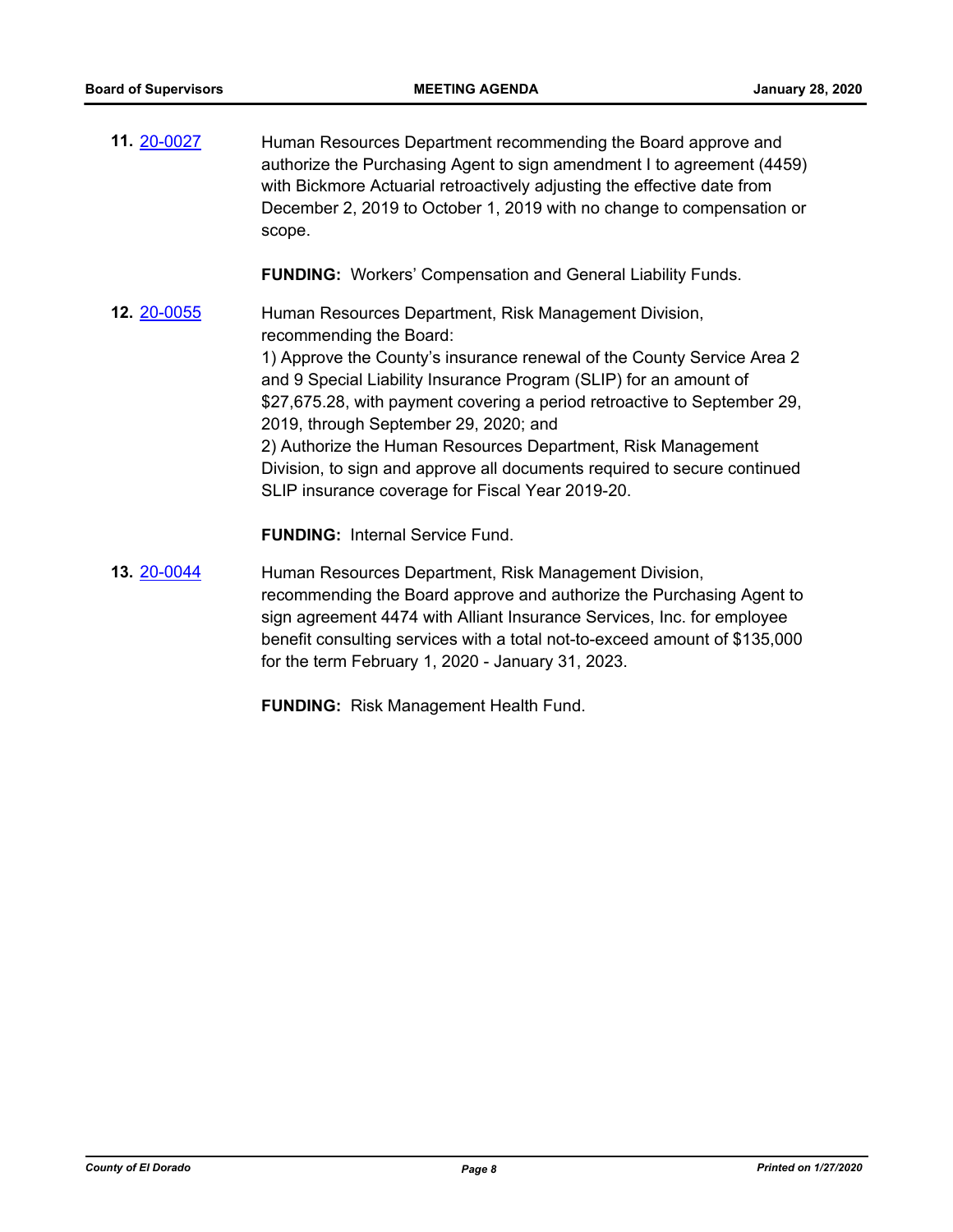**14.** [20-0092](http://eldorado.legistar.com/gateway.aspx?m=l&id=/matter.aspx?key=27297) Information Technologies Department recommending the Board: 1) Waive formal bid requirements in accordance with Purchasing Ordinance 3.12.160, Exemptions from competitive process, Section D; 2) Authorize the Purchasing Agent to utilize California Multiple Award Schedule contract 3-18-70-3164H with DSA Technologies, Inc. for the purchase of a Rubrik Cloud Data Management Solution; 3) Approve the addition of two (2) Rubrik Backup Appliances to Information Technologies' Fiscal Year 2019-20 fixed asset list in the total amount of \$52,677; 4) Approve and authorize the Chair to sign a budget transfer increasing the Information Technologies Fixed Asset appropriations by \$52,677, and reducing Services and Supplies appropriations commensurately; and 5) Authorize the Purchasing Agent to sign and issue a purchase order to DSA Technologies, Inc. in an amount not to exceed \$240,000, plus an estimated \$3,982 in applicable taxes, for the procurement of Rubrik Cloud Data Management Solutions, inclusive of two (2) Rubrik Backup Appliances and three (3) years of Enterprise Backup and Disaster

Recovery software and support services. (4/5 vote required).

**FUNDING:** General Fund with partial cost recovery in future years through the County's Cost Allocation Plan (A-87).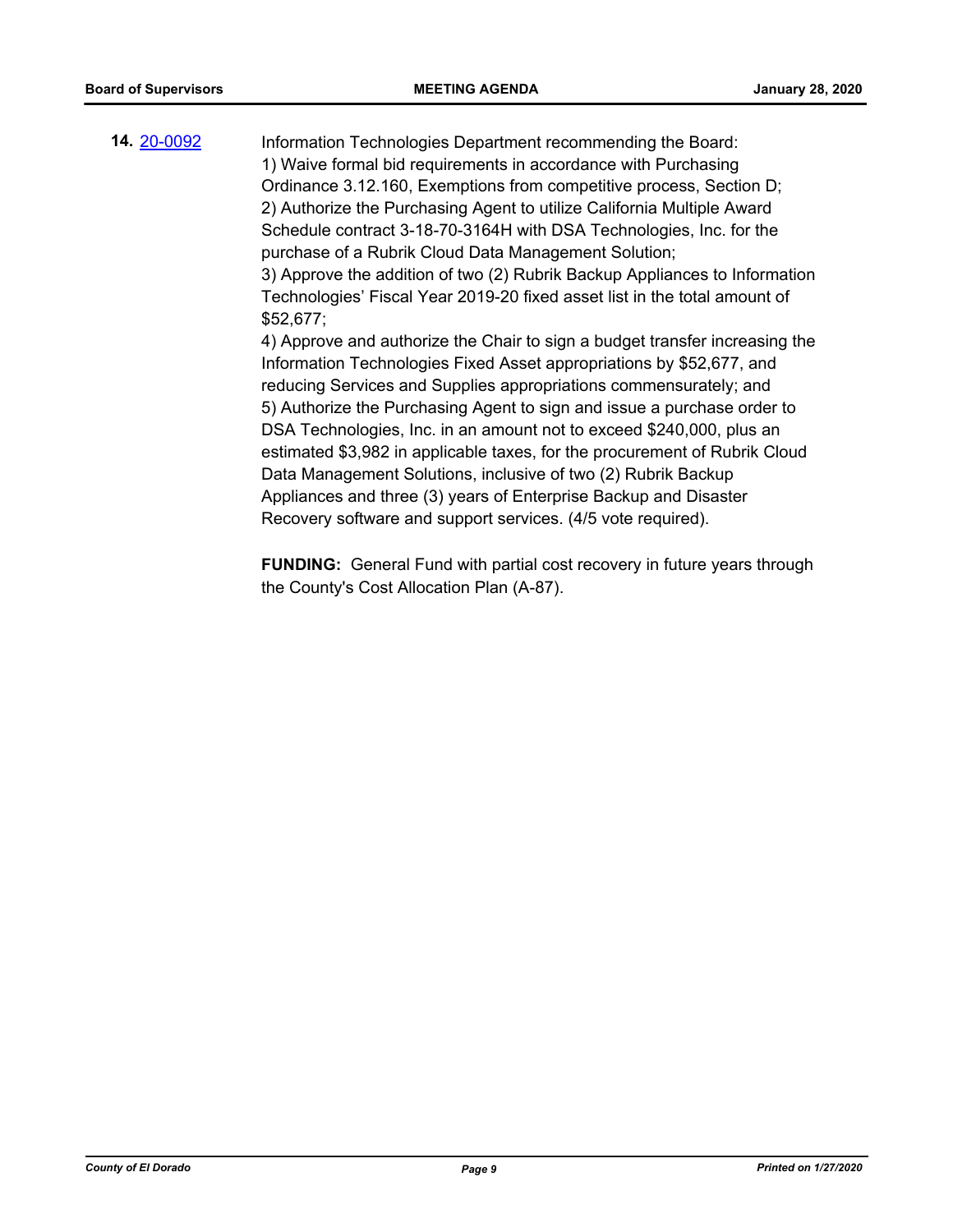#### **HEALTH AND HUMAN SERVICES - CONSENT ITEMS**

**15.** [20-0047](http://eldorado.legistar.com/gateway.aspx?m=l&id=/matter.aspx?key=27252) Health and Human Services Agency recommending the Board: 1) Adopt and authorize the Chair to sign Resolution **014-2020**, which authorizes the County to participate in the one-time Whole Person Care Pilot Program funding opportunity, as a result of funding allocated in the 2019-20 State of California budget; and 2) Designate the Health and Human Services Agency as the primary contact for the Whole Person Care Pilot Program funding opportunity for the County; and 3) Authorize the Director of Health and Human Services to accept funding available through the Whole Person Care Pilot Program, if awarded, contingent upon approval by County Counsel and Risk Management; and 4) Authorize the Director of Health and Human Services, Chief Fiscal Officer, or designee to execute and administer any agreement or subsequent administrative documents relating to said award, including required fiscal and programmatic reports. **FUNDING:** Approximately \$467,854 in State funding allocated to and administered by the California Department of Health Care Services. No matching contribution is required by the County. **16.** [20-0080](http://eldorado.legistar.com/gateway.aspx?m=l&id=/matter.aspx?key=27285) Health and Human Services Agency recommending the Board adopt and authorize the Chair to sign Resolution **012-2020** to: 1) Delete one filled full time equivalent (1.0 FTE) Assistant Director of Health Services allocation; and 2) Authorize the Human Resources Department to initiate and process a reduction in force.

**FUNDING:** 50% Federal; 20% Realignment; 30% MHSA.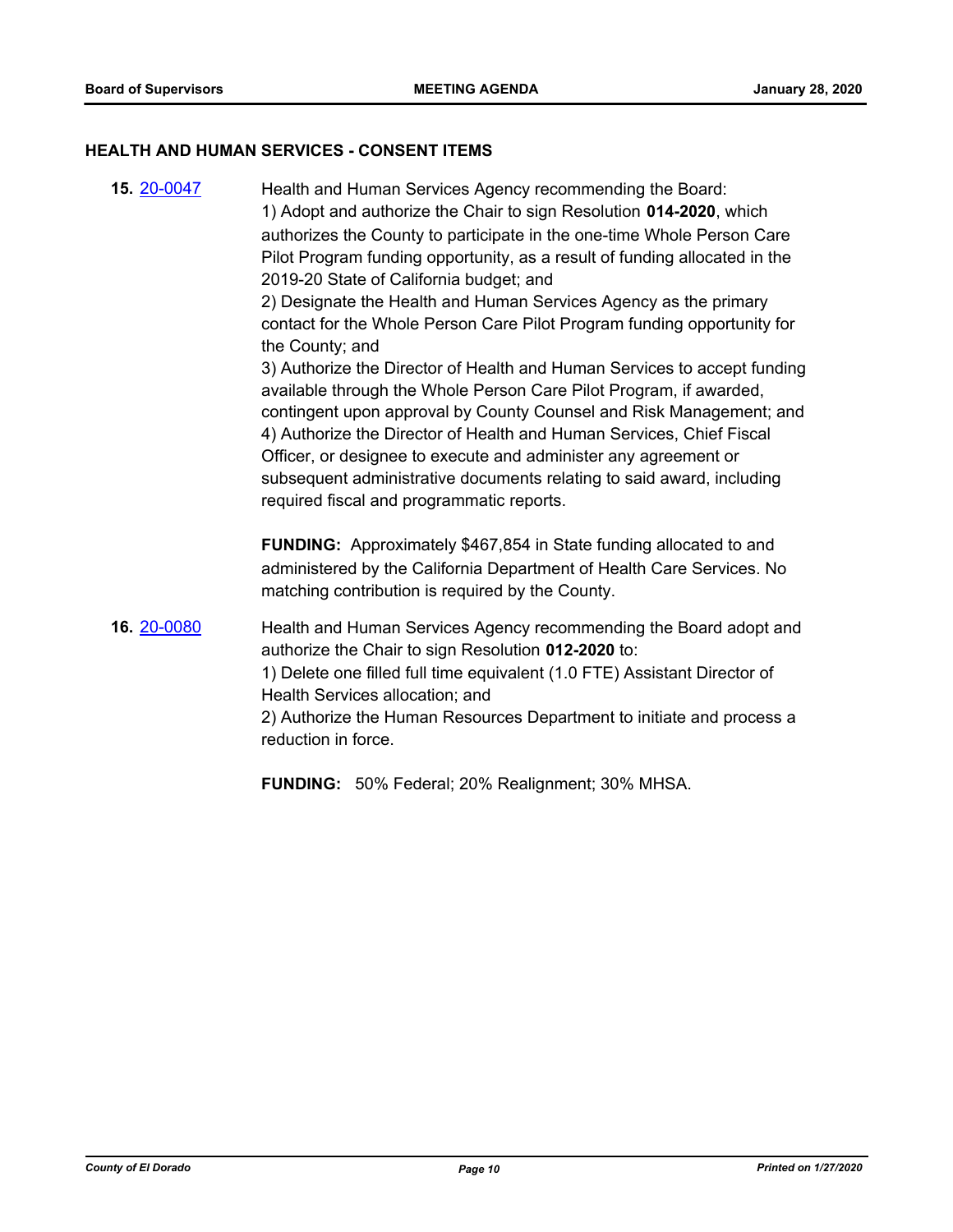**17.** [20-0082](http://eldorado.legistar.com/gateway.aspx?m=l&id=/matter.aspx?key=27287) Health and Human Services Agency recommending the Board: 1) Approve and authorize the Chair to sign Agreement for Services 4594 with Fiscal Experts, Inc. for the provision of a web-based automated time study service and associated training, in the amount of \$96,000, for the three year term commencing upon final execution; 2) Make findings in accordance with County Ordinance 3.13.030 (B) "Specialty skills and qualifications not expressly identified in County classifications are involved in the performance of the work," this proprietary software is not available through any other vendor; and 3) Authorize the Purchasing Agent, or designee, to execute further documents relating to Agreement for Services 4594, including amendments which do not increase the maximum dollar amount or term of the Agreement, and contingent upon approval by County Counsel and Risk Management.

**FUNDING:** 40% Federal, 15% State, 45% Realignment.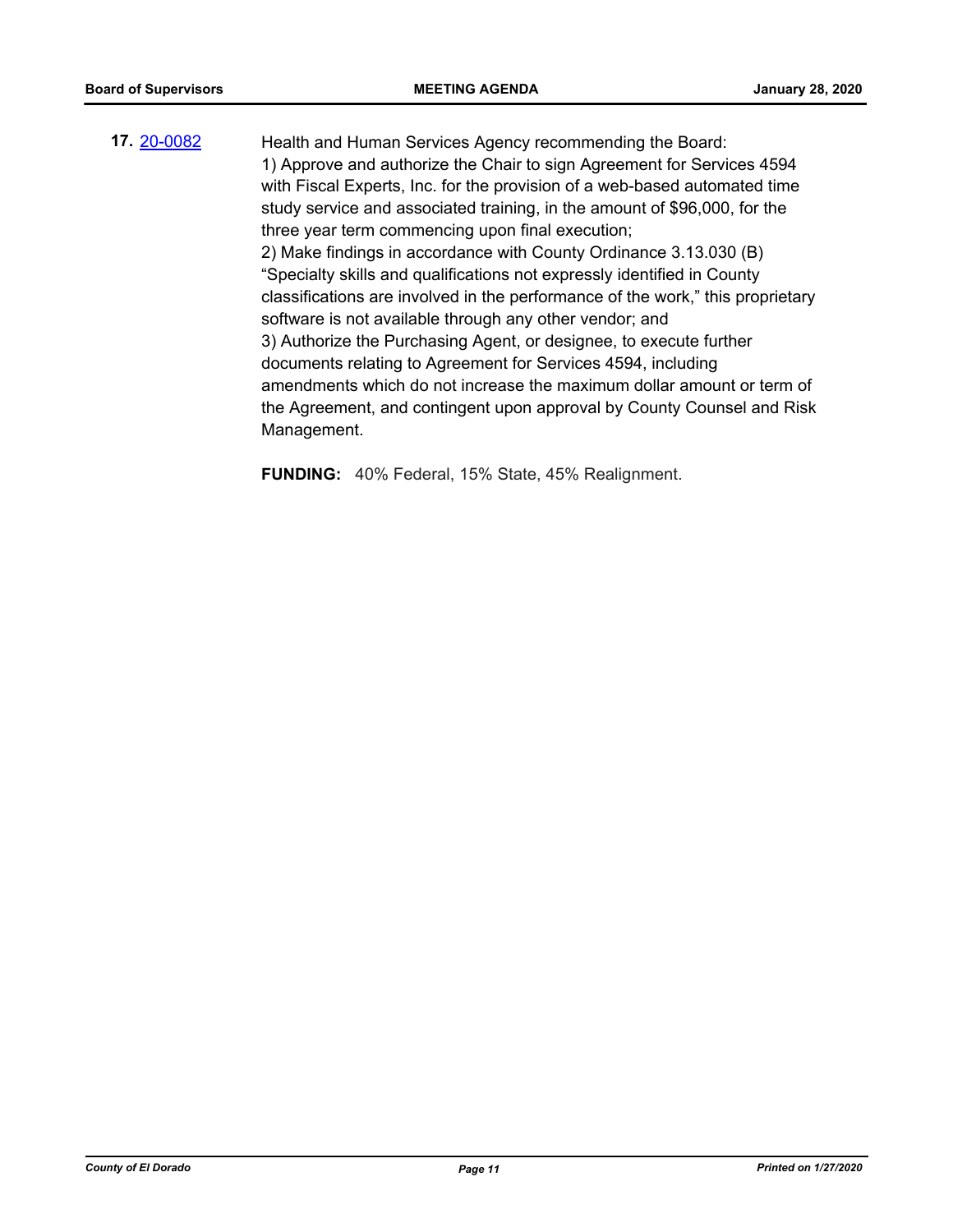## **LAND USE AND DEVELOPMENT - CONSENT ITEMS**

| 18. 19-1820 | Department of Transportation recommending the Board consider the<br>following for acquiring right of way for the Silver Springs Parkway<br>Extension Project CIP 76108/36105039 (Project):<br>1) Approve and authorize the Chair to sign the Acquisition Agreement for<br>Public Purposes and the Certificates of Acceptance accepting a Grant<br>Deed, Temporary Construction Easement, and Slope and Drainage<br>Easement from John Nojan Khoshcar, a married man as his sole and<br>separate property, for Assessor's Parcel Number 115-030-04. The Fee<br>and Easement acquisitions provide right-of-way necessary to construct the<br>Project, at a cost of \$545,000;<br>2) Authorize the Director of Transportation, or designee, to execute the<br>escrow instructions and any other related escrow documents pertaining to<br>the transaction, including payment of title and escrow fees, which are<br>estimated to be \$2,500; and<br>3) Authorize the Director of Transportation, or designee to extend the date<br>of closure of escrow upon mutual agreement of both parties if necessary. |
|-------------|----------------------------------------------------------------------------------------------------------------------------------------------------------------------------------------------------------------------------------------------------------------------------------------------------------------------------------------------------------------------------------------------------------------------------------------------------------------------------------------------------------------------------------------------------------------------------------------------------------------------------------------------------------------------------------------------------------------------------------------------------------------------------------------------------------------------------------------------------------------------------------------------------------------------------------------------------------------------------------------------------------------------------------------------------------------------------------------------------------|
|             | FUNDING: Developer Advanced TIM fees (52.6% - Local), Traffic Impact<br>Mitigation Fees (14.9% - Local), Developer Funds (32.1% - Local), and<br>Road Fund/Discretionary (.4% - Local).                                                                                                                                                                                                                                                                                                                                                                                                                                                                                                                                                                                                                                                                                                                                                                                                                                                                                                                  |
| 19. 20-0011 | Department of Transportation recommending the Board adopt and<br>authorize the Chair to sign Resolution 009-2020 adding a new loading<br>zone on Hillsdale Circle.                                                                                                                                                                                                                                                                                                                                                                                                                                                                                                                                                                                                                                                                                                                                                                                                                                                                                                                                       |
|             | <b>FUNDING: Road Fund.</b>                                                                                                                                                                                                                                                                                                                                                                                                                                                                                                                                                                                                                                                                                                                                                                                                                                                                                                                                                                                                                                                                               |
| 20. 20-0013 | Department of Transportation recommending the Board adopt and<br>authorize the Chair to sign Resolution 010-2020 amending a parking<br>restriction on Brittany Way.                                                                                                                                                                                                                                                                                                                                                                                                                                                                                                                                                                                                                                                                                                                                                                                                                                                                                                                                      |
|             | <b>FUNDING: Road Fund.</b>                                                                                                                                                                                                                                                                                                                                                                                                                                                                                                                                                                                                                                                                                                                                                                                                                                                                                                                                                                                                                                                                               |
| 21. 20-0014 | Department of Transportation, Maintenance and Operations Division,<br>recommending the Board approve and authorize the Chair to sign the First<br>Amendment to Agreement for Services 286-O1811, Fenix Contract No.<br>2582 with Herc Rentals Inc. amending Exhibit A, Rate Schedule, with no<br>increase to contract term or the not-to-exceed amount.                                                                                                                                                                                                                                                                                                                                                                                                                                                                                                                                                                                                                                                                                                                                                  |
|             | <b>FUNDING:</b> Local Discretionary Funds, SB1-RMRA (State), and Road<br>Fund.                                                                                                                                                                                                                                                                                                                                                                                                                                                                                                                                                                                                                                                                                                                                                                                                                                                                                                                                                                                                                           |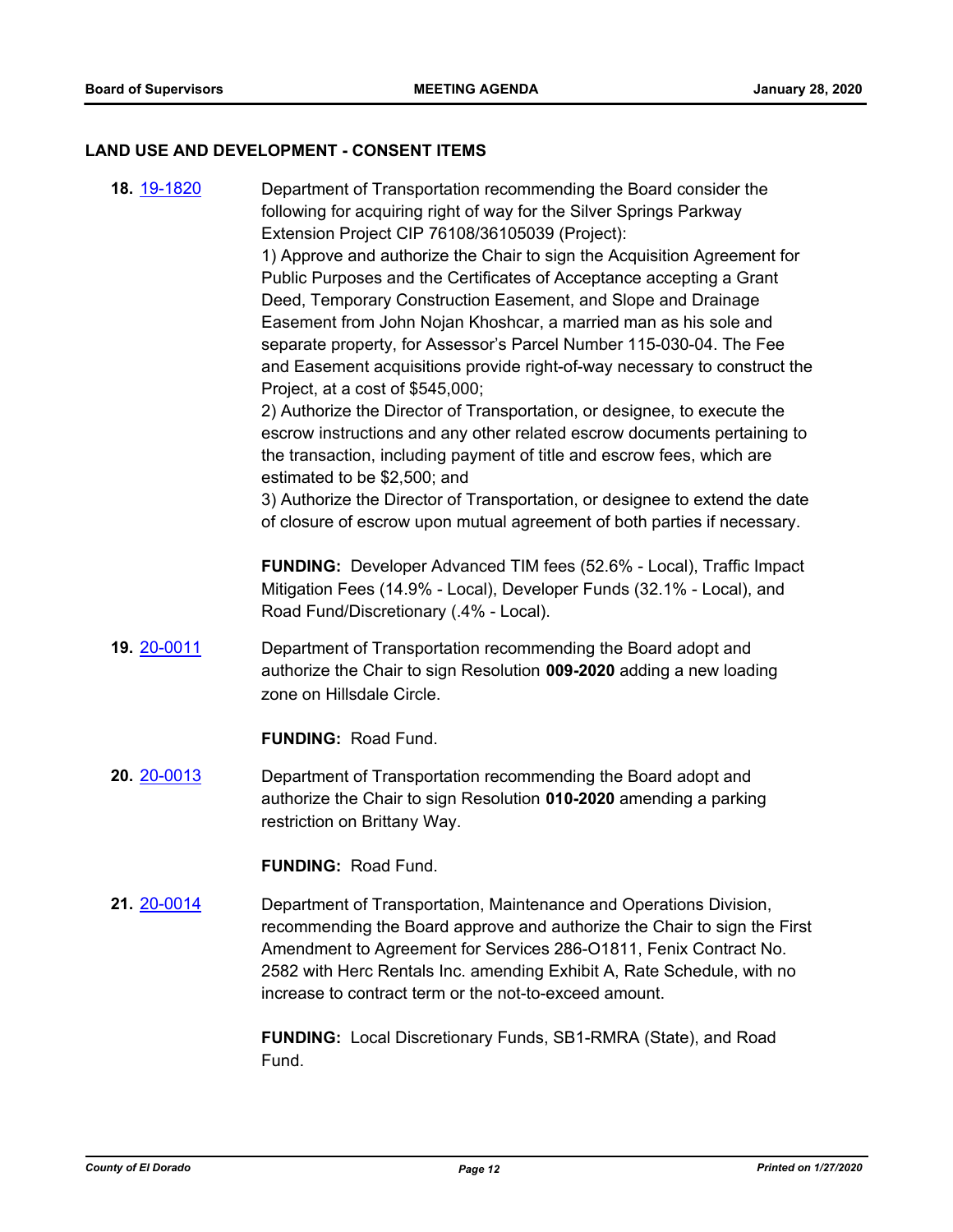**22.** [20-0026](http://eldorado.legistar.com/gateway.aspx?m=l&id=/matter.aspx?key=27230) Department of Transportation recommending the Board adopt and authorize the Chair to sign Resolution **011-2020** which adopts the California Department of Transportation's Local Assistance Procedures Manual Chapter 10, Consultant Selection, for the procurement, management, and administration of engineering and design related consultant services for projects utilizing state and federal funds.

#### **FUNDING:** N/A

**23.** [19-1872](http://eldorado.legistar.com/gateway.aspx?m=l&id=/matter.aspx?key=27196) Department of Transportation recommending the Board approve and authorize the Chair to sign the Purchase and Sale Agreement and Joint Escrow Instructions and the corresponding Grant Deed between the County of El Dorado (Seller) and the El Dorado Hills Community Services District (Buyer) for the amount of \$250,000 for the sale of one (1) parcel of real property totaling 41.70 acres of land located in the County of El Dorado, known as Assessor's Parcel Number 115-400-002-000.

#### **FUNDING:** Revenue.

**24.** [19-1684](http://eldorado.legistar.com/gateway.aspx?m=l&id=/matter.aspx?key=27008) Department of Transportation recommending the Board:

1) Make findings in accordance with Government Code Section 31000 that the Department of Transportation's Headington, Shakori, and Emerald Bay facilities are remote from available County employee resources and that the County's economic interests are served by contracting out the work associated with janitorial services at said locations;

2) Make findings in accordance with Section 3.13.030.A of County Ordinance 5116 that janitorial work at said facilities can be more economically and feasibly performed by independent contractors than County employees;

3) Authorize the Purchasing Agent to sign Agreement for Services 4466 with Pro-Line Cleaning Services, Inc., to provide janitorial services for the Department of Transportation's Headington facility with a term of three years and a not-to-exceed amount of \$95,000;

4) Authorize the Purchasing Agent to sign Agreement for Services 4462 with Building Services of CA and NV, LLC to provide janitorial services for the Department of Transportation's South Lake Tahoe facilities at Emerald Bay and Shakori with a term of three years and a not-to-exceed amount of \$72,000; and

5) Authorize the Purchasing Agent, or designee, to execute further documents relating to Agreements for Services 4466 and 4462, including amendments which do not increase the maximum dollar amount or term of the Agreement, and contingent upon approval by County Counsel and Risk Management.

**FUNDING:** Road Fund.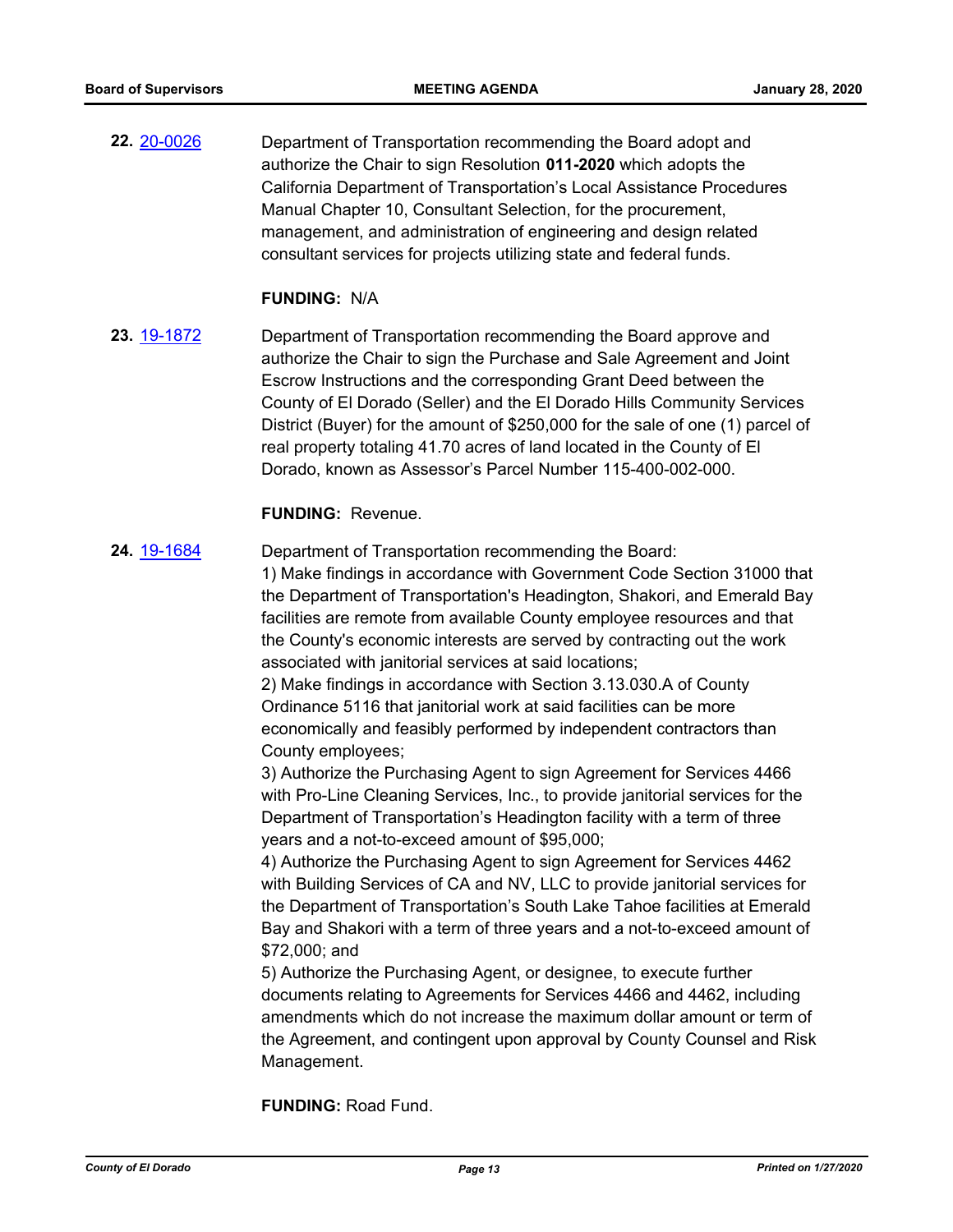**25.** [19-1865](http://eldorado.legistar.com/gateway.aspx?m=l&id=/matter.aspx?key=27189) Planning and Building Department, Planning Services Division, Long Range Planning Unit, recommending the Board: 1) Make findings that due to the limited timeframes, temporary or occasional nature, or schedule for the project or scope of work, the ongoing aggregate of work to be performed is not sufficient to warrant addition of permanent staff to assist the County with the 2021-2029 Housing Element Update of the General Plan in accordance with Section 3.13.030 - Procedure of Chapter 3.13 (Contracting out) of Title 3 (Revenue and Finance), in the County Code of Ordinances; and 2) Approve and authorize the Chair to sign Agreement 4511 with PlaceWorks in an amount not to exceed \$113,862 for a term of three years pending approval by County Counsel and Risk Management.

**FUNDING:** General Fund.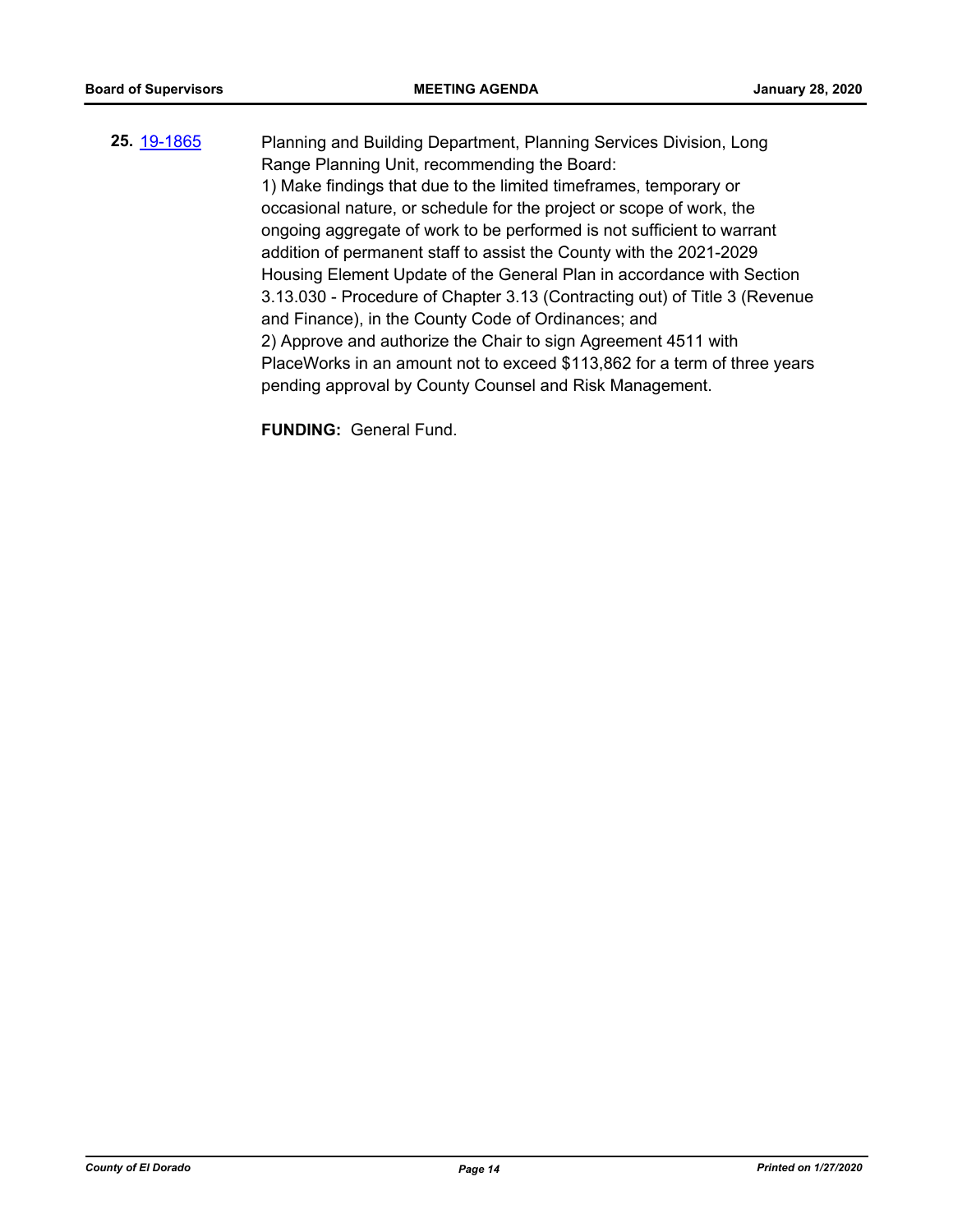#### **LAW AND JUSTICE - CONSENT ITEMS**

**26.** [19-1856](http://eldorado.legistar.com/gateway.aspx?m=l&id=/matter.aspx?key=27180) Sheriff's Office recommending the Board: 1) Adopt and authorize the Chair to sign Resolution **015-2020** approving the acceptance of grant funds from the California State Parks, Off Highway Vehicle (OHV) Division Grant Program in the amount of \$98,690 for law enforcement services on the Rubicon Trail and OHV areas within El Dorado County; 2) Approve and authorize the Sheriff to sign the Off-Highway Vehicle (OHV) Grant Project Agreement G18-03-07-L01 in the amount of \$98,690 with the California Department of Parks and Recreation for the term September 6, 2019 through September 5, 2020; and 3) Approve the attached budget transfer increasing use of Sacramento Municipal Utility District Upper American River Project Federal Energy Regulatory Commission Special Revenue monies from \$102,137 to \$121,310 for an increase of \$19,173 to cover costs associated with patrolling Federal Land. (4/5 vote required) **FUNDING:** OHV Grant Funds of \$98,690 and a required match and supplemental funds from the Sacramento Municipal Utility District Upper American River Project Federal Energy Regulatory Commission Special Revenue monies of \$121,310 for a total of \$220,000. **27.** [20-0065](http://eldorado.legistar.com/gateway.aspx?m=l&id=/matter.aspx?key=27270) Sheriff's Office recommending the Board approve and authorize the Sheriff to sign the Domestic Cannabis Eradication and Suppression Program grant funding Letter of Agreement 2020-12, with the United States Department of Justice Drug Enforcement Administration in the amount of \$66,500 to provide funding retroactively for the period October 1, 2019 to September 30, 2020 to defray costs relating to the eradication and suppression of illicit marijuana. **FUNDING:** United States Department of Justice Drug Enforcement Administration. **28.** [20-0066](http://eldorado.legistar.com/gateway.aspx?m=l&id=/matter.aspx?key=27271) Sheriff's Office recommending the Board approve and authorize the Sheriff to sign Grant Agreement C19L0602 with the State of California, Department of Parks and Recreation, Division of Boating and Waterways, in the amount of \$100,000, for the purchase of a boat for patrolling various waterways within in the County, prior to November 30, 2020. **FUNDING:** Boating and Waterways Equipment Grant.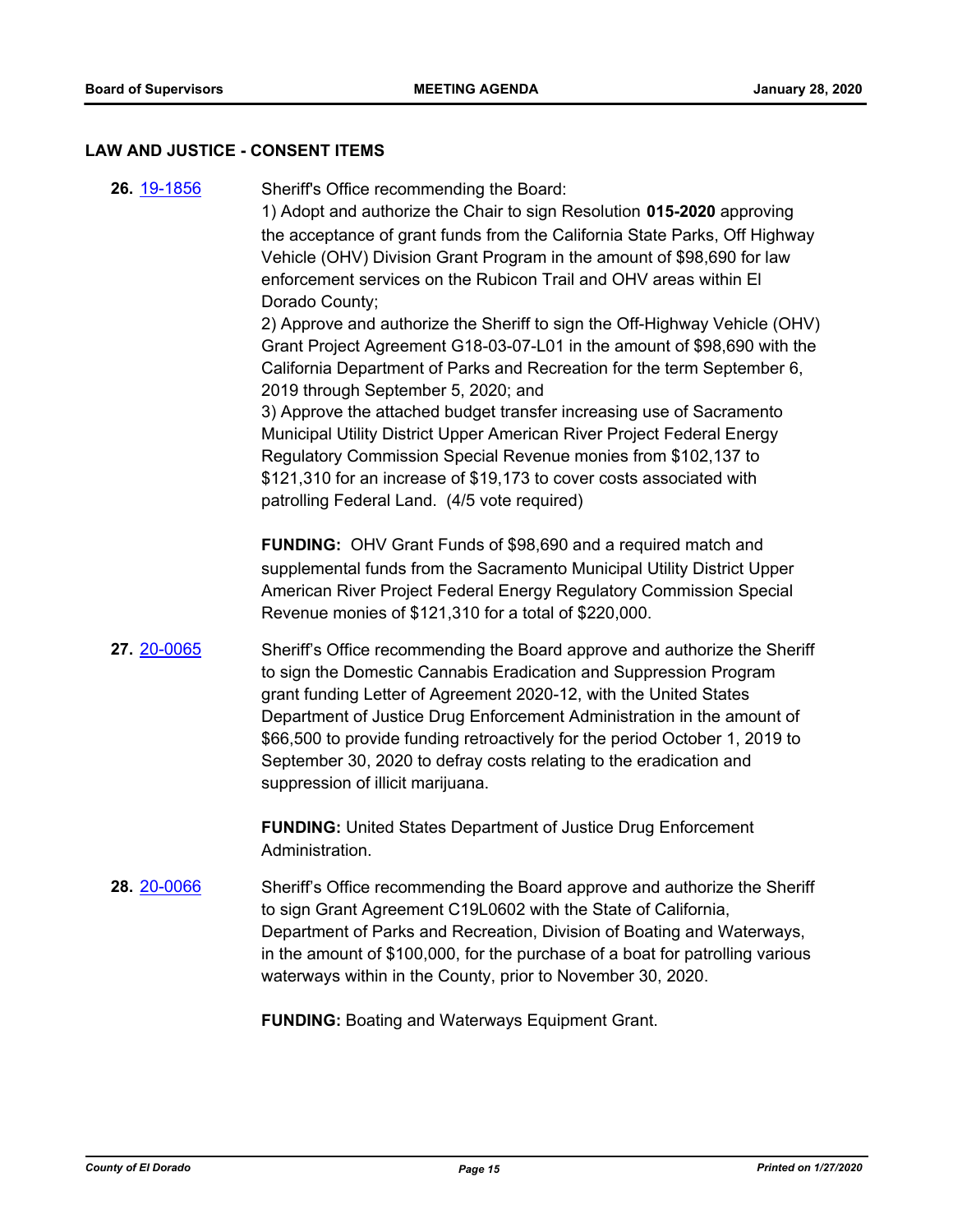**29.** [20-0067](http://eldorado.legistar.com/gateway.aspx?m=l&id=/matter.aspx?key=27272) Sheriff's Office recommending the Board: 1)Waive the competitive bid process for services relating to equipping law enforcement vehicles in accordance with the County's Procurement Policy 5.9 Section D; and 2)Approve and authorize the Chair to sign agreement 4410 with Stommel, Inc., doing business as Lehr Auto Electric, utilizing Placer County's contract, to provide law enforcement vehicle tear down and build up services for a term of three years and a not to exceed amount of \$350,000.

**FUNDING:** General Fund.

**END CONSENT CALENDAR**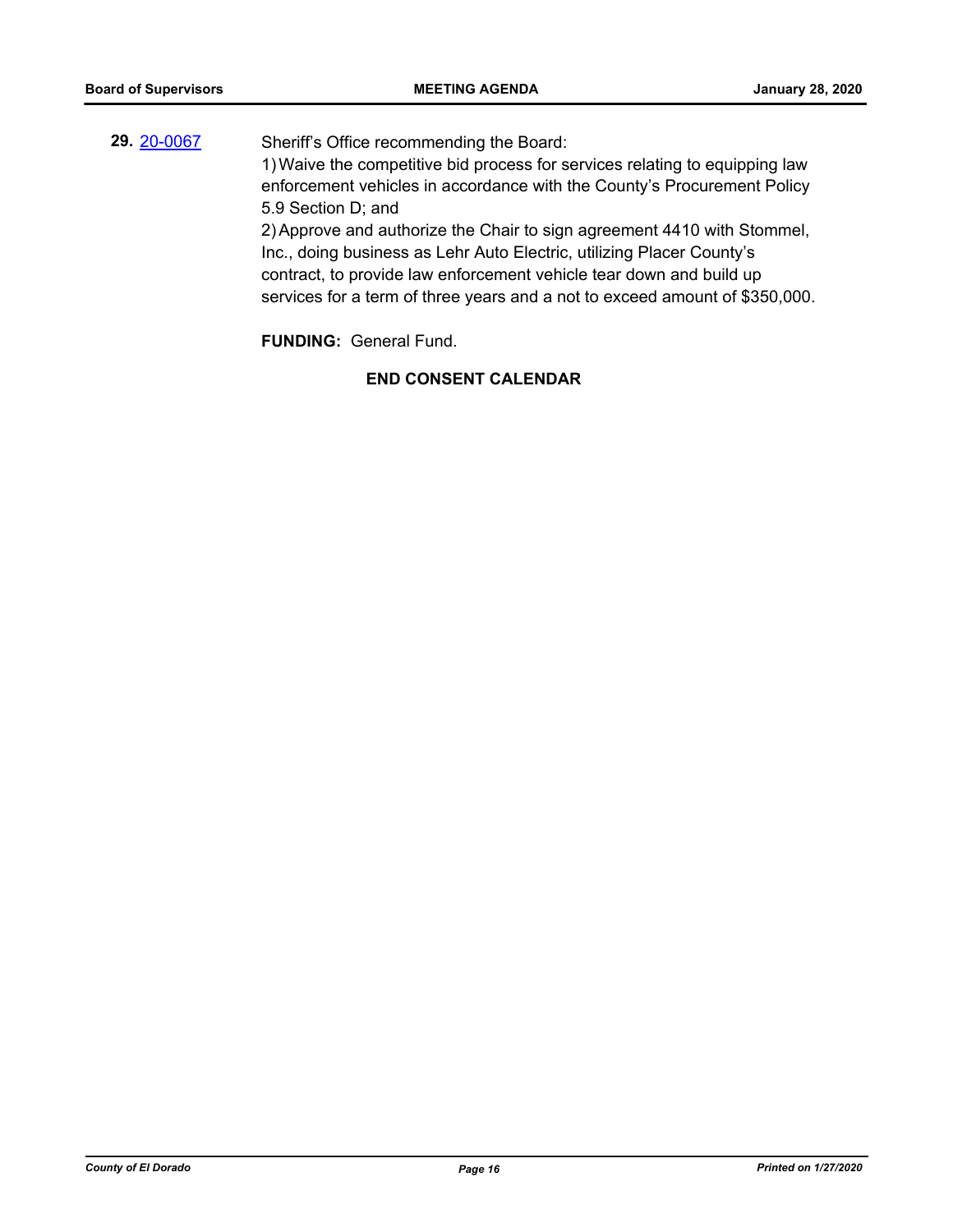#### **DEPARTMENT MATTERS (Items in this category may be called at any time)**

**30.** [20-0120](http://eldorado.legistar.com/gateway.aspx?m=l&id=/matter.aspx?key=27325) Department of Transportation and Department of Planning & Building recommending the Board consider and provide conceptual approval, pursuant to Board Policy A-3, to amend County ordinance code section 12.28.070(B) - Reductions and appeals, to revise the timing and means of certain Traffic Impact Mitigation (TIM) Fee payments during the appeals process. (Est. Time: 10 Min.)

**FUNDING:** TIM Fee program. N/A

**31.** [20-0069](http://eldorado.legistar.com/gateway.aspx?m=l&id=/matter.aspx?key=27274) Supervisors Hidahl and Veerkamp recommending the Board revise Board Policy I-1 *Business Cards for Members of Boards, Committees, and Commissions.* (Est. Time: 10 Min.)

#### **FUNDING:** General Fund.

**32.** [20-0049](http://eldorado.legistar.com/gateway.aspx?m=l&id=/matter.aspx?key=27254) Chief Administrative Office recommending the Board receive informational presentations from the listed Departments as part of the preparation for the Fiscal Year 2020-21 Budget development process: 1) Assessor; and 2) CAO - Central Services Division. (Est. Time: 30 Min.)

#### **10:00 A.M. - TIME ALLOCATION**

- **33.** [19-1778](http://eldorado.legistar.com/gateway.aspx?m=l&id=/matter.aspx?key=27102) The Board will hold a community forum, pursuant to Government Code section 7283.1(d) to hear information relating to federal Immigration and Customs Enforcement access to individuals for the 2018 calendar year. This matter is a receive and file presentation and no action is scheduled to be taken. (Est. Time: 15 Min.)
- **34.** [19-1671](http://eldorado.legistar.com/gateway.aspx?m=l&id=/matter.aspx?key=26995) Department of Transportation, Maintenance and Operations Division, Fleet Services Unit, recommending the Board receive and file a presentation on the operations of the Fleet Division. (Est. Time: 30 Min.)

**FUNDING:** N/A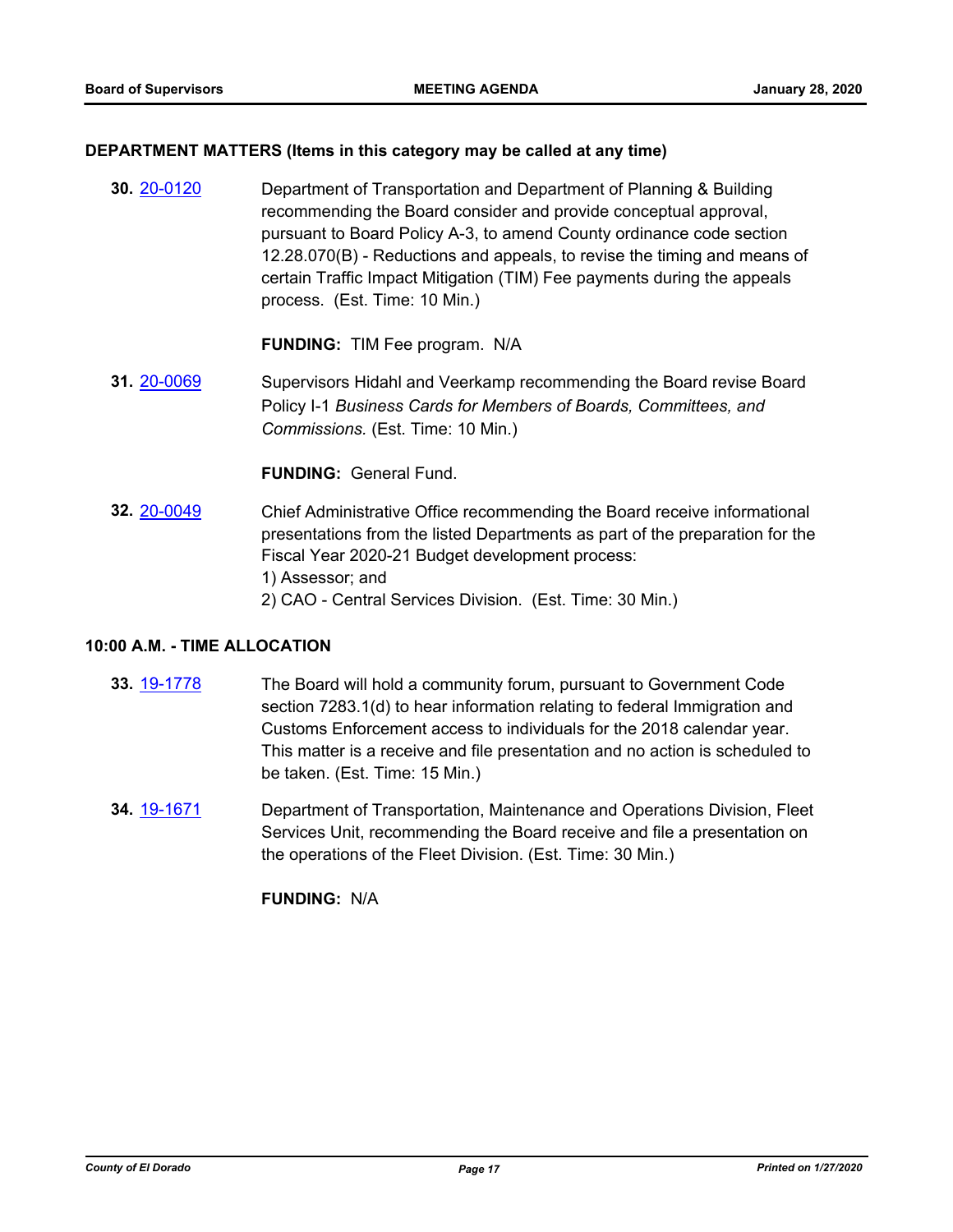#### **2:00 P.M. - TIME ALLOCATION**

- **35.** [19-1378](http://eldorado.legistar.com/gateway.aspx?m=l&id=/matter.aspx?key=26699) Supervisor Veerkamp recommending the Board receive a presentation from the El Dorado County Fish and Wildlife Commission. (Est. Time: 20 Min.)
- **36.** [19-1744](http://eldorado.legistar.com/gateway.aspx?m=l&id=/matter.aspx?key=27068) Receive a presentation by Betty Hess Pierce and Sue Mosbacher of the University of California Cooperative Extension on the impact of the Master Food Preserver Program to the residents of El Dorado County during the past year, the focus for 2020 to help reduce food waste and stretch home food budgets. (Est. Time: 15 Min.)

**FUNDING:** General Fund.

#### **ITEMS TO/FROM SUPERVISORS**

#### **CAO UPDATE**

#### **ADJOURNMENT**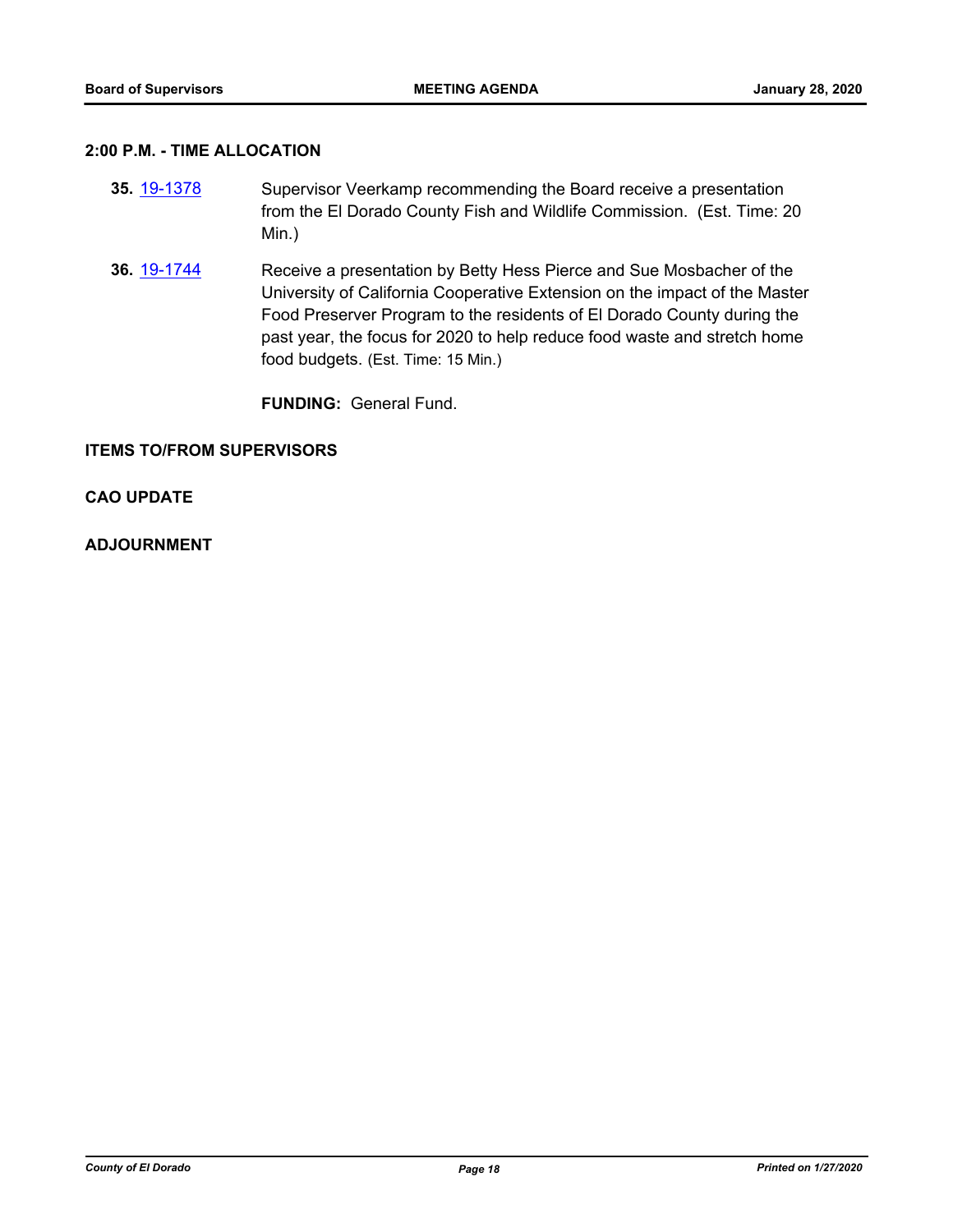#### **CLOSED SESSION**

- **37.** [19-1871](http://eldorado.legistar.com/gateway.aspx?m=l&id=/matter.aspx?key=27195) **Conference with Legal Counsel Significant Exposure to Litigation** pursuant to Government Code Section 54956.9(d)(2). Title: Planned Development PD18-0005/Tentative Subdivision Map TM18-1536/Serrano Village J7 (Assessor's Parcel Number 123-040-011), Number of potential cases: (1). (Est. Time: 15 Min.) (Cont. 1/14/20, Item 26)
- **38.** [20-0147](http://eldorado.legistar.com/gateway.aspx?m=l&id=/matter.aspx?key=27352) **Pursuant to Government Code Section 54957.6 Conference with Labor Negotiator**: County Negotiator: Director of Human Resources and/or designee. Employee organizations: Operating Engineers Local No. 3 representing employees in the Trades & Crafts Bargaining Unit and El Dorado County Probation Officers Association. (Est. Time: 15 Min.)